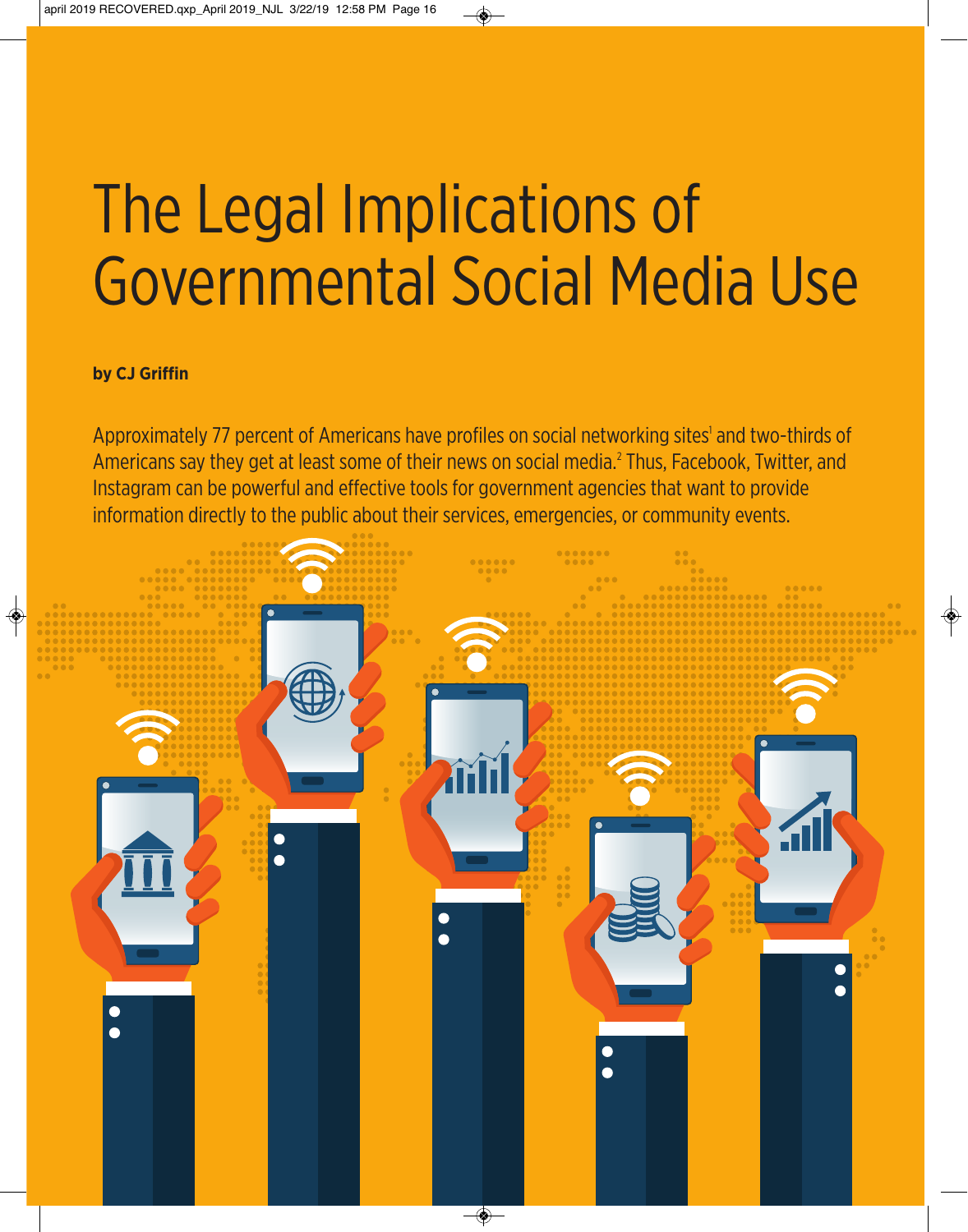

hen agencies create social media accounts for use by that government agency or an office, it may implicate the Open Public Records Act (OPRA),<sup>3</sup> the state's records retention laws, the freedom of speech, and possibly even ernment agency or an office, it may implicate the Open Public Records Act (OPRA),<sup>3</sup> the state's records retention laws, the freedom of speech, and possibly even the Open Public Meetings Act (OPMA).4 Practitioners faced with wanting information or more information based on what an agency has posted may benefit from learning those implications.

### **Open Public Records Act**

Most government agencies and public officials set their other social media settings to 'public,' which, as social media viewers will note, means that the posts can easily be seen by anyone, or at least anyone who chooses to create an account on that social networking site. There is also, however, significant information within a social media account that is not visible to the public, but that may be of interest to practitioners (or members of the public) who monitor the government. For example, both Facebook and Twitter allow users to download a file that contains all activity associated with the account since its creation. Moreover, most social media accounts, including Facebook and Twitter, allow users to block other users. The public might be interested in seeing exactly who the government or a government official has chosen to block.

This presents a question of whether members of the public can request and obtain that otherwise hidden information through OPRA. Where a government agency or its department creates a social media account in its name to



CJ GRIFFIN *is a partner at Pashman Stein Walder Hayden, P.C. in Hackensack, where she practices media law.*

communicate with the public, that account is undoubtedly a 'government record' subject to OPRA because it is "information stored or maintained electronically" that "has been made, maintained or kept on file in the course of...its official business by any officer, commission, agency or authority of the State or of any political subdivision thereof."5 For those types of social media accounts, the public could request the activity logs, blocked user lists, words that have been censored, or even information about the number of times posts have been viewed.

This issue is not so clear where the social media accounts are created by a public official on his or her own accord, such as a mayor or member of the town council. Only a few courts nationwide have considered whether these types of accounts are subject to state records laws. Indeed, each has applied a factsensitive approach analyzing content of the particular accounts at issue.

There are no published New Jersey decisions addressing whether Facebook pages are subject to OPRA, but two unpublished trial court decisions provide guidance. In *Larkin v. Borough of Glen Rock*, <sup>6</sup> the requestor sought the blocked user lists from the Facebook pages of the mayor and five borough council members. Rejecting a "one-sizefits-all rule," the court determined that a "fact-sensitive review of the Facebook pages at issue" must be conducted.

The court rejected certifications from the public officials that asserted the information they posted was solely their own opinions and was not authorized by the borough and, therefore, could not be 'official business.' By looking to cases interpreting the official misconduct statute, which punishes public officials who engage in an unauthorized exercise of their 'official functions,'7 the court held that 'official business' meant "those duties which are imposed by law as well as those which are clearly inherent in and naturally arise from the nature of the office."8 Thus, the court found that "a mayor or a council member is authorized to speak on behalf of their office. Each council member did so on the Facebook pages in question."

The court cited several facts that led to its conclusion that the Facebook pages were subject to OPRA. First, each page was created after the officials were elected and was "separate and distinct" from private Facebook accounts they maintained to interact with family and friends. In fact, the Facebook pages had titles such as "Mayor Bruce Packer" and "Councilman Skip Huisking." Moreover, each page was used "for the sole purpose of discussing matters directly pending before the Mayor and Council," including ordinances, resolutions, budgets, and committees. "The posts shared ideas, answered questions and interacted with constituents and the public at large about the Borough's official business." The court also noted that at one point, the borough's official website linked to at least some of the Facebook pages, and that the council members linked to each other's pages as well. Moreover, some of the pages listed the officials' government contact information.

In contrast, the same court ruled three months later, in *Gelber v. City of Hackensack,*<sup>9</sup> that a Facebook page titled "Labrosse Team for Lower Taxes and Honest Government" was not subject to OPRA. The court concluded that the page was not made in the course of official business because it was a campaign page that was created when the officials were mere candidates for office, and that it contained two 'paid for' disclosures, as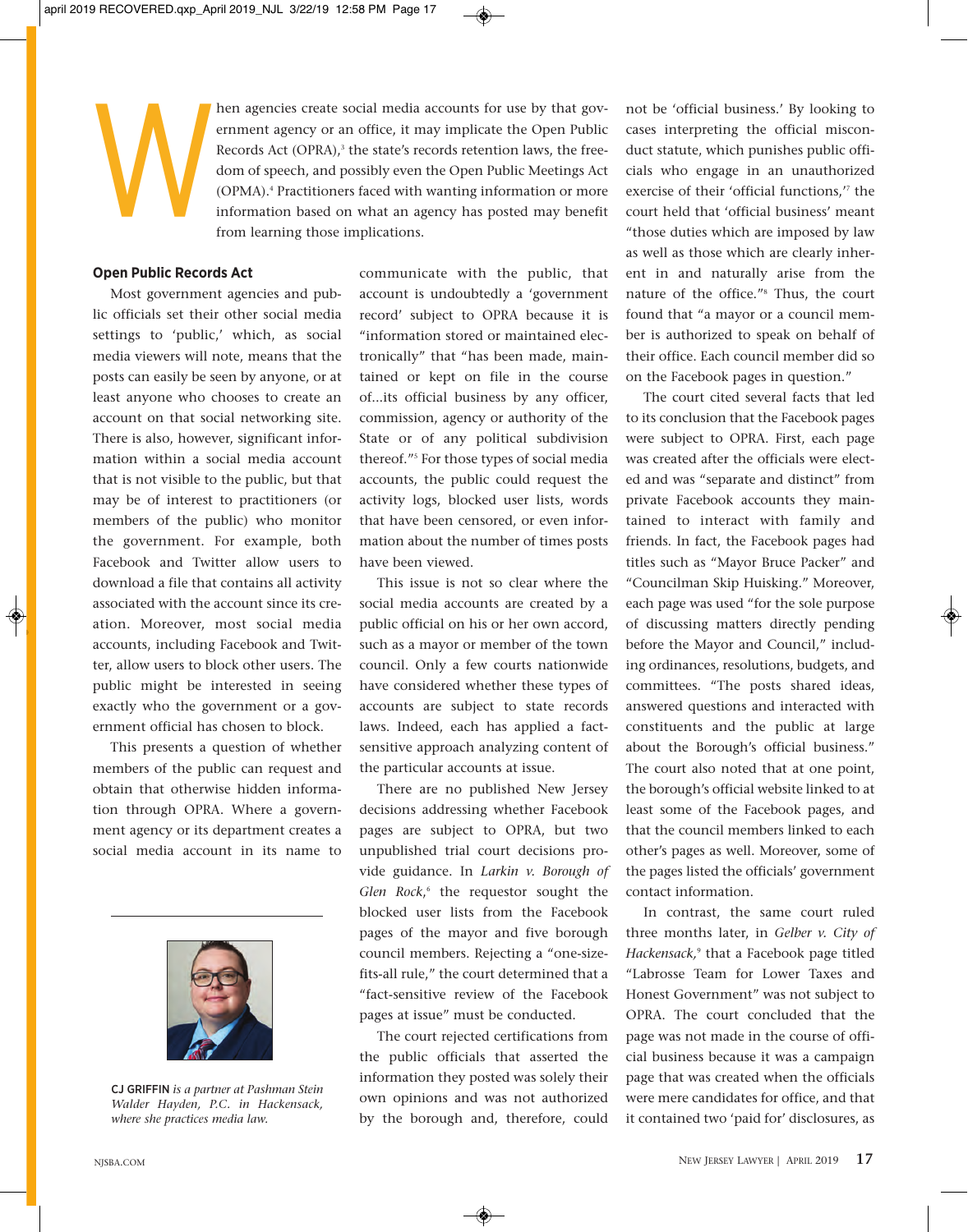required by campaign finance law. The court described the page as a "showcase" of the candidates, and said it "promotes political aims and goals, communicates with political supporters and highlights successes with tangible achievements to promote re-election efforts." Finally, the court noted that the page linked to a campaign website (not a government website) and that it also recently endorsed other political candidates for the city's board of education. Thus, it concluded the page was "political in nature" and not a government record subject to OPRA.

Outside of New Jersey, reported decisions suggest this fact-based approach is standard. For instance, in *West v. Puyallup*, <sup>10</sup> the Washington Court of Appeals was tasked with determining whether a Facebook page associated with city council member Julie Door was subject to the state's public records law. To qualify as a public record, the requestor was required to prove that the account was made within the scope of Door's "official capacity" or to "conduct public business."<sup>11</sup>

Door argued that the page was simply a campaign page used to provide information to her supporters, and that it had not been referenced by the city at city meetings or cited in support of any agency action.<sup>12</sup> The requestor argued that Door had made posts that referenced or linked to the city's official Facebook page or the police department's official Facebook page, and talked about issues and happenings within the city.

The court ruled that Door's Facebook page was not subject to the public records law because it was not her "official business" and she was not "conducting public business" on the page. The court noted that the page was not "characterized" as an official city council member page because it was titled "Friends of Julie Door."13 Further, while members of the public commented or posted questions on the page, Door never responded to them, and instead directed people to send questions to her work-related email address.<sup>14</sup> Finally, the court reasoned that the "posts did not contain specific details about Door's work as a City Council member or regarding City Council discussions, decisions or other actions."15 Rather, the "posts merely provided general information about City activities and occasionally about Door's activities."16

In *Pacheco v. Hudson*, <sup>17</sup> a requestor sought information from the "Keep Judge Matthew Wilson Facebook page," which was maintained by the judge's personal election campaign. The requestor argued that the account became a public record when members of the public posted unsolicited comments about a case that was pending before the judge, praising his decisions and urging him to rule against one party.

There, the Supreme Court of New Mexico noted because the judge had not blocked third parties from posting on the Facebook page, it demonstrated that "social media can pose particular risks of an appearance of impropriety on the part of judges who must participate in political elections."18 However, the Court ruled that the judge's Facebook account was not a public record because the judge had not discussed any pending cases or any judicial business.<sup>19</sup> Rather, his page represented strictly "personal campaign activities."20

Accordingly, whether a Facebook page is subject to OPRA will depend on whether a court finds the public official was using it in the course of his or her official business. This will necessarily require a case-by-case fact-based analysis. Those seeking to make that determination can look to the above cases, cases interpreting the official misconduct statute's definition of 'official functions,' and cases addressing the First Amendment's "under color of state law" or "state action" analysis, as discussed below.

#### **Records Retention Laws**

Public agencies that delete or edit Tweets or Facebook posts run the risk of violating the state's record retention laws. One reason is that the Destruction of Public Records Law<sup>21</sup> requires government agencies to maintain public records for specific periods of time, which are set forth in a series of records retention schedules that are approved by the State Records Committee within the Division of Revenue and Enterprise Services— Records Management Services (RMS). While the law's definition of 'public record' does not expressly include information stored electronically, RMS<sup>22</sup> has issued guidance that provides that because electronic records are subject to OPRA, they should be maintained pursuant to records retention schedules.<sup>23</sup>

RMS24 has said that social media accounts should be maintained according to the same records retention schedule for government websites. The current retention schedules require website content pages to be retained for 30 days after a website is discontinued.<sup>25</sup> Public records may not be automatically destroyed, however, as public agencies must obtain authorization from RMS prior to destruction.<sup>26</sup>

Agencies should heed caution before altering the content of their Facebook pages to make them appear more similar to *Gelber* or *Pacheco* than *Larkin*, as doing so would likely violate the record retention laws. Further, versions of the pages may appear in a web cache. In fact, the court noted in *Larkin* that the agency had deleted links from its official borough website to the pages "after service of plaintiff's complaint," apparently to distance the borough from the Facebook pages. Thus, deleting the content in no way benefited the agency and instead focused the court's attention on the website's former content.

#### **Free Speech Implications**

When a government agency or official blocks a user from a social media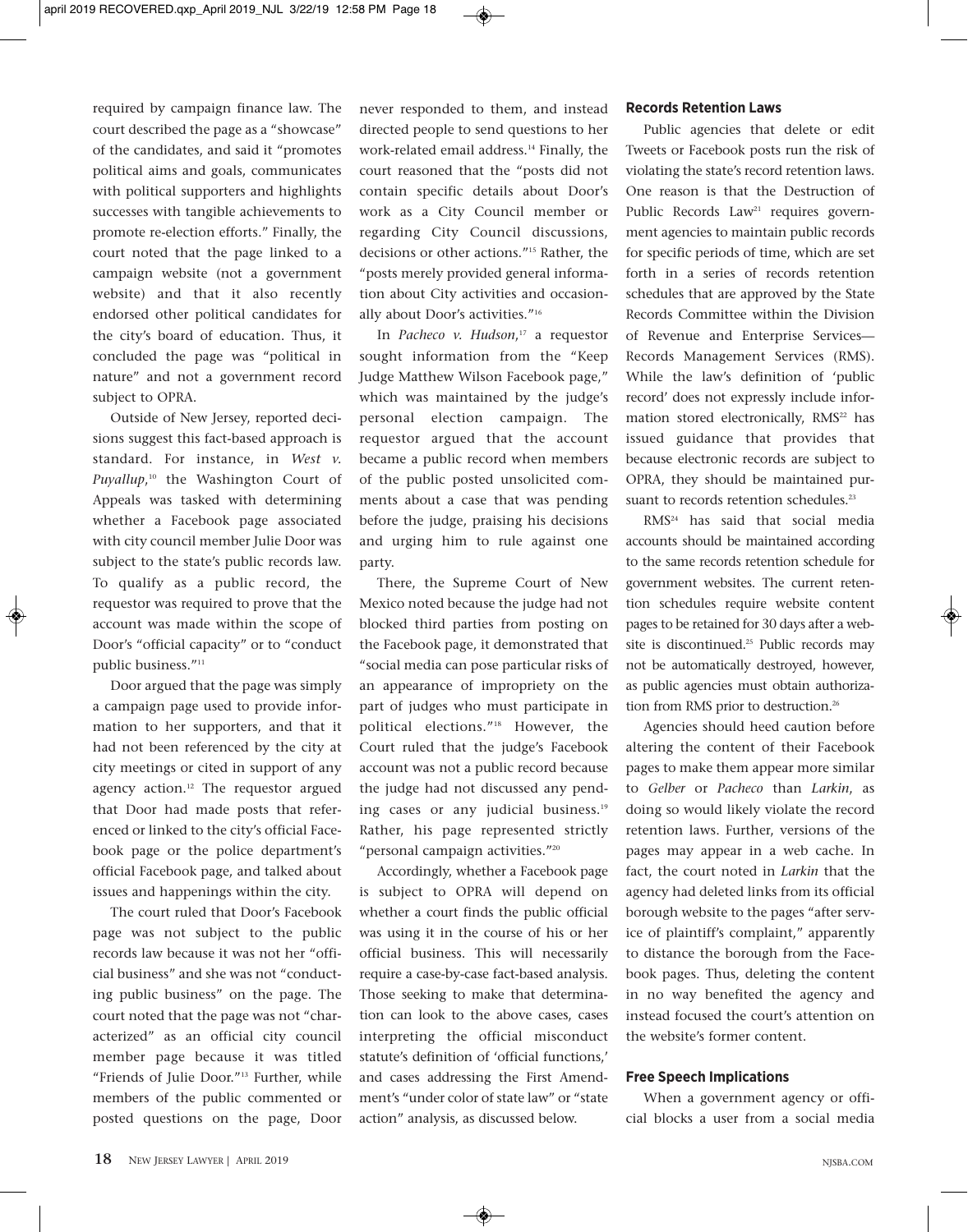account, it may constitute a violation of the First Amendment to the U.S. Constitution and Article 1, Paragraph 1 of the New Jersey Constitution where the court finds the public official was acting "under color of state law" in using the social media account.<sup>27</sup>

Perhaps America's most notorious Twitter user is President Donald Trump, whose tweets are reported on news programs almost daily.28 Thus, it makes sense that one of the few cases addressing whether a public official's use of social media can violate a person's free speech rights involves President Trump.

In *Knight First Amendment Institute at Columbia University v. Trump*,<sup>29</sup> the plaintiffs alleged they were unconstitutionally blocked from Trump's @realDonaldTrump Twitter account, which was separate from the official @POTUS account and pre-dated his election. The United States District Court for the Southern District of New York found that while Trump's actual tweets and his Twitter "timeline" were "government speech" and not subject to a forum analysis, the "interactive space" in which members of the public who are not blocked can reply to Trump's tweets constituted a "designated public forum."30

The court reasoned that Trump and his social media director's control over the Twitter account was "governmental," "under the color of state law," and "state action" because the account stated that it was "registered to Donald J. Trump,  $45<sup>th</sup>$ President of the United States of America, Washington, D.C.;" that the tweets constituted "official records" that had to be preserved under the Presidential Records Act;<sup>31</sup> and that the account had been used "in the appointment of officers (including cabinet members), removal of officers, and the conduct of foreign policy."32 In other words, Trump presented the account "as being a presidential account as opposed to a personal account and, more importantly, uses the account to take actions that are taken only by the President as President."<sup>33</sup>

Trump argued that he had a First Amendment right to choose the people with whom he associates and the "right to not engage (*i.e.,* the right to ignore) the individual plaintiffs."34 The court rejected that argument, noting that Trump could utilize Twitter's mute feature to refrain from seeing the critical replies to his own tweets, which "unlike blocking" does not "restrict[] the right of the ignored to speak."35

Because it was "indisputable" that the individuals had been blocked because of their criticism of Trump and his policies, the court held that "[t]he viewpointbased exclusion of the individual plaintiffs from that designated forum is proscribed by the First Amendment and cannot be justified by the President's personal First Amendment interests."36

Other courts have come to differing conclusions regarding whether a public official violates the First Amendment by blocking users on social media. The United States District Court for the Eastern District of Kentucky, in *Morgan v. Bevin,*<sup>37</sup> refused to apply a forum analysis to the governor's @GovMattBevin Twitter account and Facebook account, and instead held the "privately owned" accounts constituted either personal speech or government speech.<sup>38</sup> The court concluded that members of the public have no constitutional right "to a government audience for their policy views,"39 and that the accounts were simply a "means for communicating his own speech, not for the speech of his constituents."40

In *Davison v. Loudoun Cnty. Bd. of Supervisors,*<sup>41</sup> the United States District Court for the Eastern District of Virginia found that a public official violated the First Amendment when she engaged in viewpoint discrimination and blocked users from her Facebook page titled "Chair Phyllis J. Randall." The court looked at several factors to decide that the official was "acting under color of

state law" through the Facebook page, such as the fact that her government staff helped her set the page up; she routinely engaged in back and forth conversations with constituents on the page; the name of the page included her title, was categorized as that of a government official, and listed her contact information at her government office; she had made posts on behalf of the county board of supervisors as a whole; and the content mostly was about matters relating to her office.42

Government leaders do not lose their own free speech rights when they take office, so they are allowed to maintain entirely personal social media accounts and, for those accounts, freely censor whomever they wish. However, much like determining whether a social media account is subject to OPRA, determining whether it constitutes a designated public forum rather than purely personal speech requires a case-by-case analysis, making it easy to understand how a government official who routinely talks about government business might be creating a designated public forum.

#### **Open Public Meetings Act (OPMA)**

OPMA requires "adequate notice,"43 meaning at least 48 hours of notice, before a "meeting" may be held.<sup>44</sup> A meeting is defined as "any gathering whether corporeal or by means of communication equipment, which is attended by, or open to, all of the members of a public body, held with the intent, on the part of the members of the body present, to discuss or act as a unit upon the specific public business of that body."45 However, OPMA does not apply to gatherings "attended by less than an effective majority of the members of a public body."46

Though there are no cases directly on point, it is easy to see that an OPMA violation could occur if public officials are not careful. Social media posts inherently invite conversation. If one